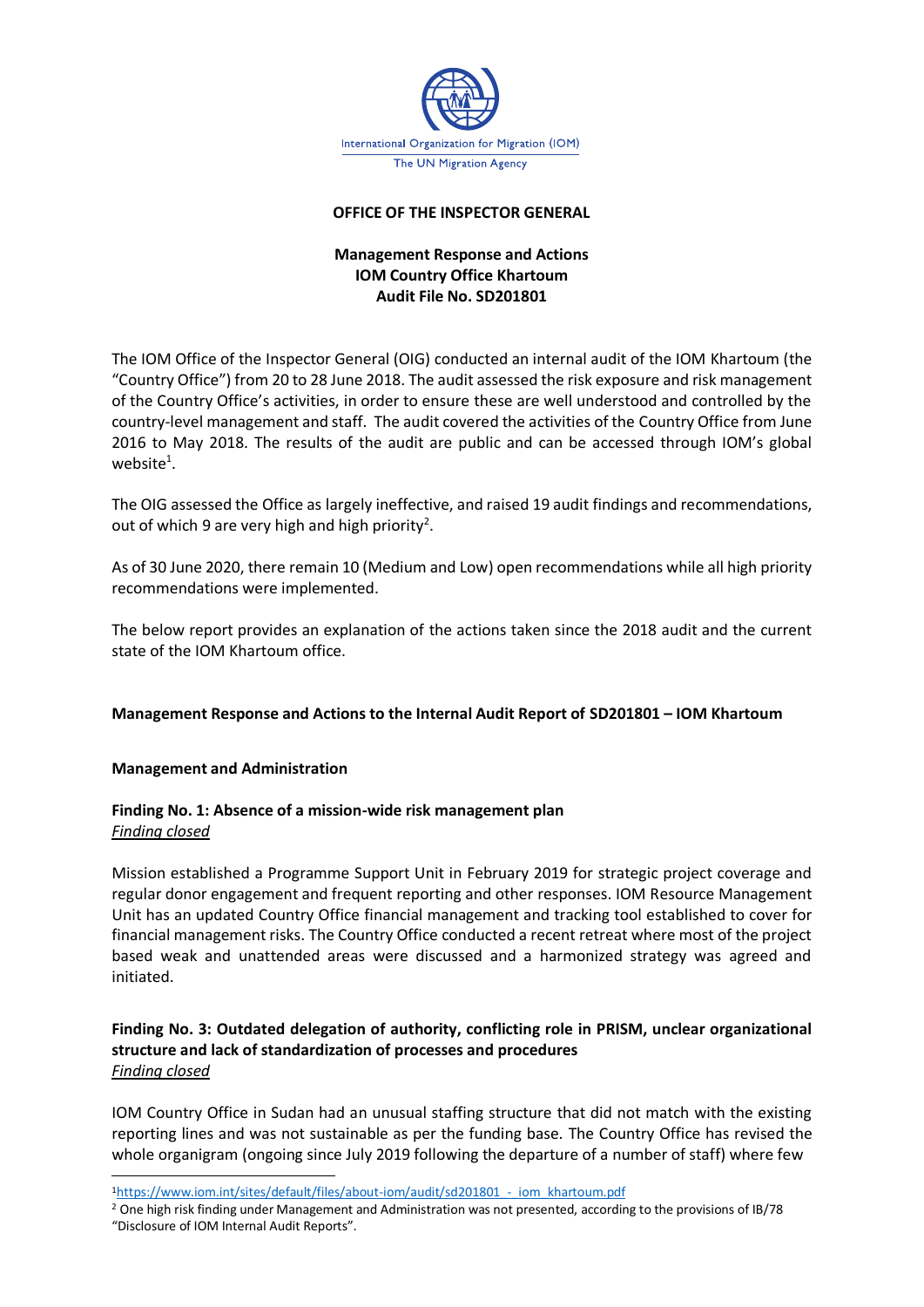

major reforms were introduced by abolishing two major positions and introducing a Head of Programmesfor better and harmonized involvement at the management level. A Programme Support Unit was created (in February 2019) to streamline the programme cycle and a Procurement and Logistics Officer was hired (in December 2019) to provide clear guidance on procedures – the improvement of which had begun with the arrival of a temporary Head of RMU in August 2019.

In addition, the Country Office has introduced a revised and implemented in February 2020 a comprehensive delegation of authority covering authorities, threshold at finance, human resources, procurement, administration, and many authoritative functions.

## **Finance and Accounting**

## **Finding No. 8: Delays in project activation, ineffective recording of data and absence of adequate financial monitoring**

*Finding closed*

Project activation is streamlined through implementation roll out of PRIMA in the Country Office, thus, major areas are now functioning smooth and projects are activated within appropriate time. Whereas financial monitoring is done through PRISM tools and Country Office financial toolkit established by Resource Management Unit head. Most of the major project managers are using PRISM for their financial needs. The Country Office has also introduced project inception and close out meetings as mandatory.

Prior to the roll out of PRIMA the Finance Officer was tasked with the oversight for project code activation and followed-up closely the process.

# **Finding No. 9: Weak controls over the safeguarding of cash, excessive operational advances, and delays in recording transactions**

*Finding closed*

It should be noted that in Sudan the use of advances is a necessary part of implementation given the cash economy, a high rate of inflation and changeable exchange rate. The Country Office has drastically reduced the use of operational advances and has introduced a no advance policy unless the previous one is liquidated. After nominating designated focal for each region in finance the data entry has become relatively faster.

## **Finding No. 10: Long outstanding vendor accounts and cheques**  *Finding closed*

The Country Office has done a huge cleanup operation in 2019 and early 2020 of all the old advances, following the arrival of the temporary Head of Resource Management Unit in August 2009. The advances which were more than a year which have be cleared/set off from the records.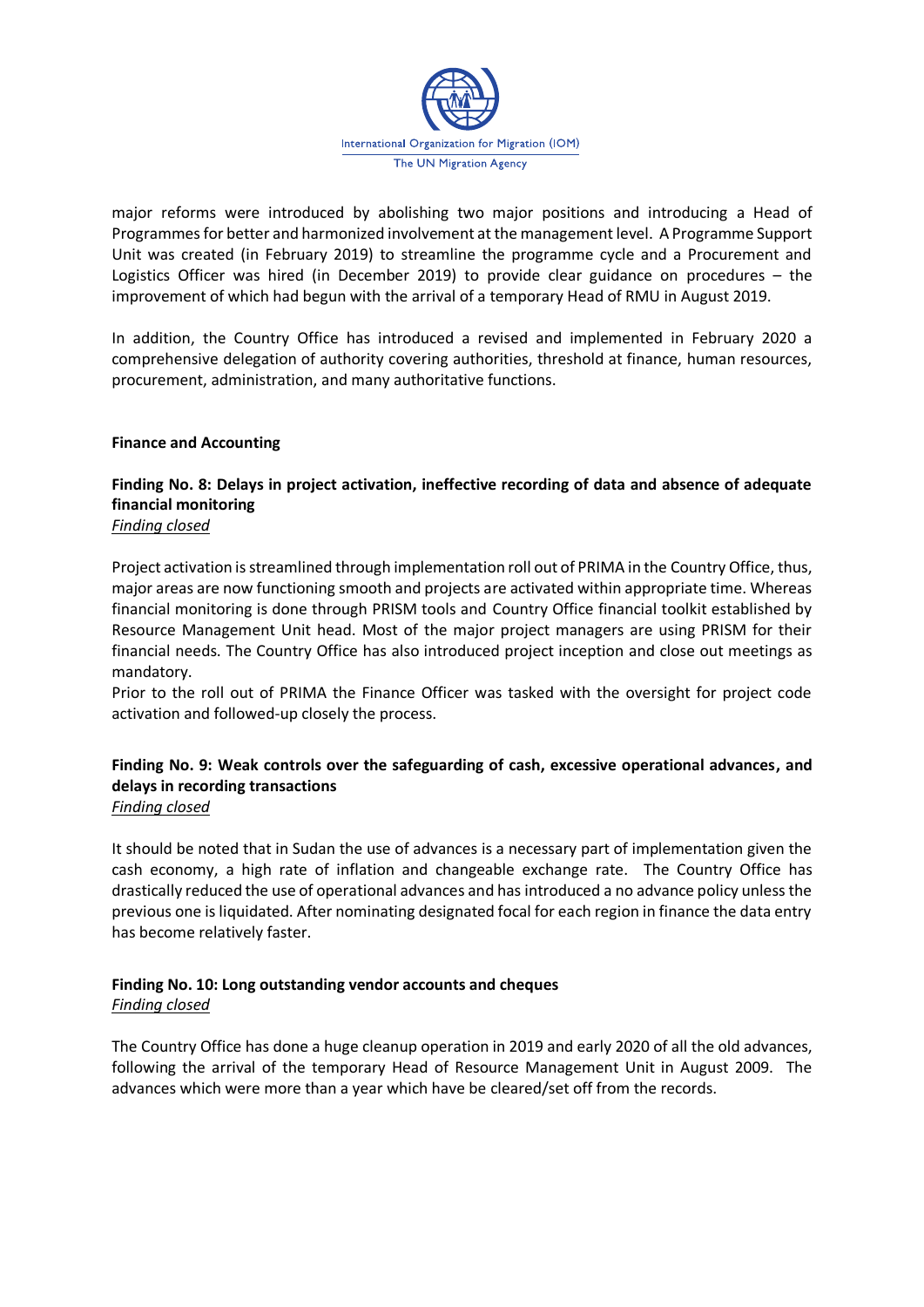

#### **Procurement and Logistics**

## **Finding No. 13: Weak controls over the procurement process**  *Finding closed*

Much of the documentation sampled was from before the arrival of the Chief of Mission in May 2018. Until February 2020 when the delegation of authority was introduced the Chief of Mission signed all documents. With this and the arrival of the temporary Head of Resource Management Unit in August 2019 the sequence of the processes and documentation have improved, and the correct procedures have been established as the norm in the Country Office. More improvements have been introduced since the arrival of a dedicated Procurement and Logistics Officer in December 2019. A review of active long-term agreements began in 2019 and tenders were issued. In 2020, the new Procurement and Logistics Officer is further reviewing the long-term agreements and identifying procurement where a long-term agreement would be useful. The Procurement and Logistics Officer and has begun work with programme colleagues to ensure a mission-wide understanding of the procurement process. The Country Office has now introduced inception meetings.

## **Finding No. 14: Several vendors with no documentation or vendor files and absence of vendor evaluations**

*Finding closed*

We agree to this observation and the Procurement and Logistics Officer has started emphasizing the completion of the needed documentation and the implementation is now visible.

## **Contracting**

## **Finding No. 17: Absence of contracts with certain vendors and need to clarify internal requirements for advance approvals**

#### *Finding closed*

All vendors are now covered with appropriate contracts having Office of Legal Affairs code. All the European Union contracts are reviewed by the Office of Legal Affairs and files are being updated. No advance is extended over and above USD5,000 which is still an old limit set by IN/168 Rev. 2 "Procurement Manual for Goods, Works and Services". Sudan is a market where finding out financially strong vendors sometimes become challenging, but all advances are within the policy limits.

## **Programme and Operations**

## **Finding No. 19: Low burn rate and delays in donor reporting**  *Finding closed*

The establishment of the Programme Support Unit, the arrival of the temporary Head of Resource Management Unit and the hiring of a Procurement and Logistics Officer has improved this process. Procurement and Logistic sends Procurement Plan calls to all PMs for continual planning. Project activation is now processed more quickly. Project inception meetings give adequate required information for planning to all respective Resource Management departments i.e. human resources, procurement and logistics, finance, Information and Communications Technology and to Programme